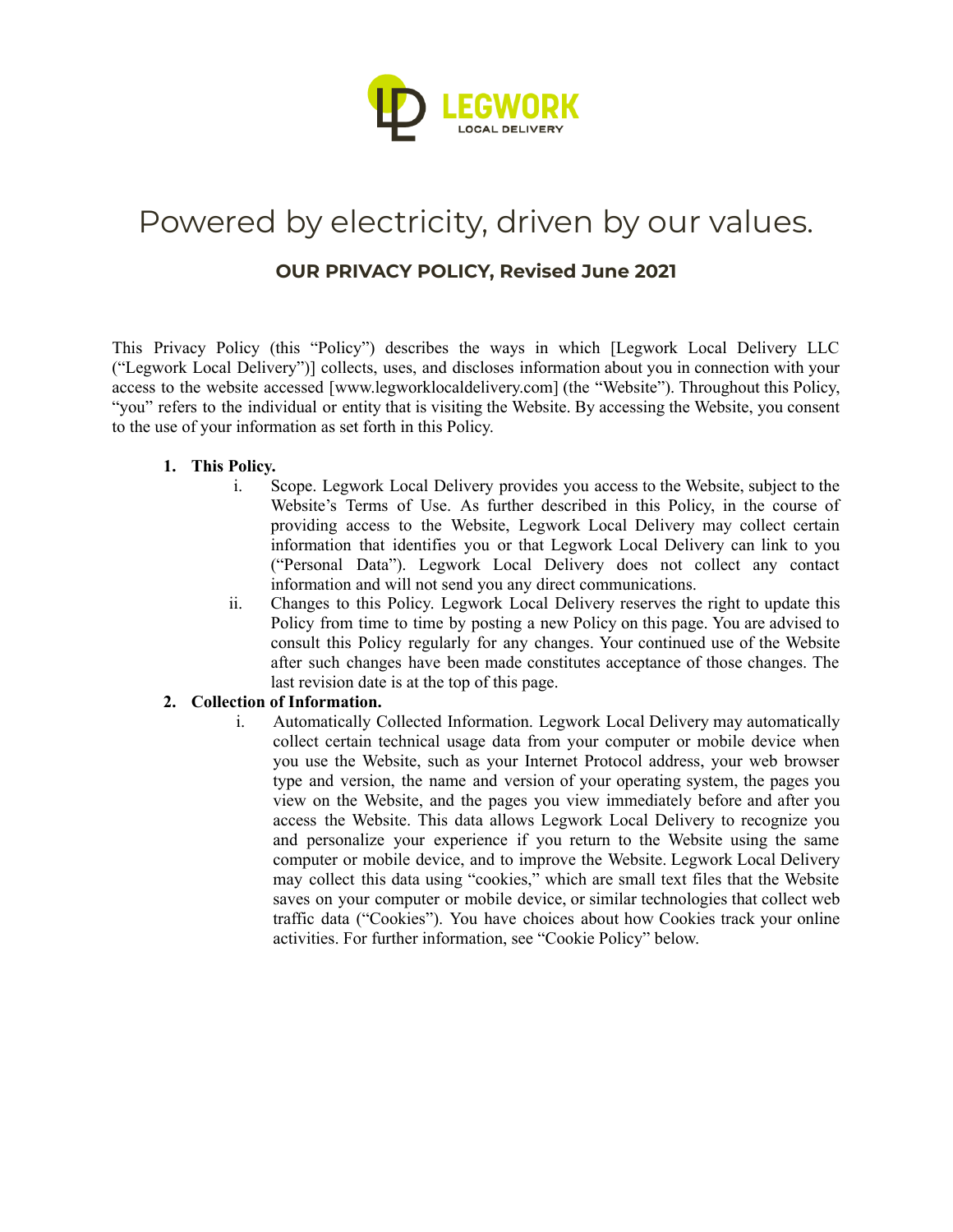

ii. Cross-Site Tracking. Legwork Local Delivery does not utilize technical measures in the Website to track your activities across different websites or online services, whether you configure your browser's Do Not Track feature or otherwise.

# **2. Use and Disclosure of Information.**

- i. Use. Legwork Local Delivery may collect, use, and otherwise process your Personal Data for a number of purposes, including, but not limited to understand how people interact with Legwork Local Delivery's online presence, operate and improve Legwork Local Delivery's online presence, engage third-party service providers (such as hosting providers and analytics and security providers) to assist in operating the Website, detect, prevent, and respond to actual or potential illegal activities, comply with Legwork Local Delivery's legal obligations, respond to legal process or authorized requests for information, and protect Legwork Local Delivery's, your, or others' rights. The legal basis for Legwork Local Delivery's use of your Personal Data is Legwork Local Delivery's legitimate interests, such as Legwork Local Delivery's interest in improving its services and online content, and/or to comply with a legal obligation, such as a government investigation.
- ii. Disclosure. Legwork Local Delivery may disclose Personal Data to service providers, such as web hosting and analytics providers, email services, and information technology providers, for the purpose of performing those services on Legwork Local Delivery's behalf. Legwork Local Delivery does not sell or rent Personal Data to outside parties for marketing purposes. Legwork Local Delivery discloses your Personal Data to third parties or public officials when Legwork Local Delivery is legally obliged to do so, and Legwork Local Delivery may share anonymized Personal Data as permitted by applicable law.

### **2. Storage.**

- i. Jurisdiction. Personal Data collected through the Website will be stored in, processed in, and subject to the laws of the United States, which may not provide the same level of protection for your information as your home country, and may be available to the United States government or its agencies under a lawful order made in the United States. By using the Website, you consent to such transfer to, storage in and processing within the United States.
- ii. Security. Legwork Local Delivery is committed to protecting your Personal Data from unauthorized access, use, or disclosure. The Website and its operators maintain administrative, technical, and physical safeguards designed to protect your Personal Data collected through the Website. However, no information or communication through the Website can be 100% secure, so Legwork Local Delivery cannot guarantee the absolute security of information.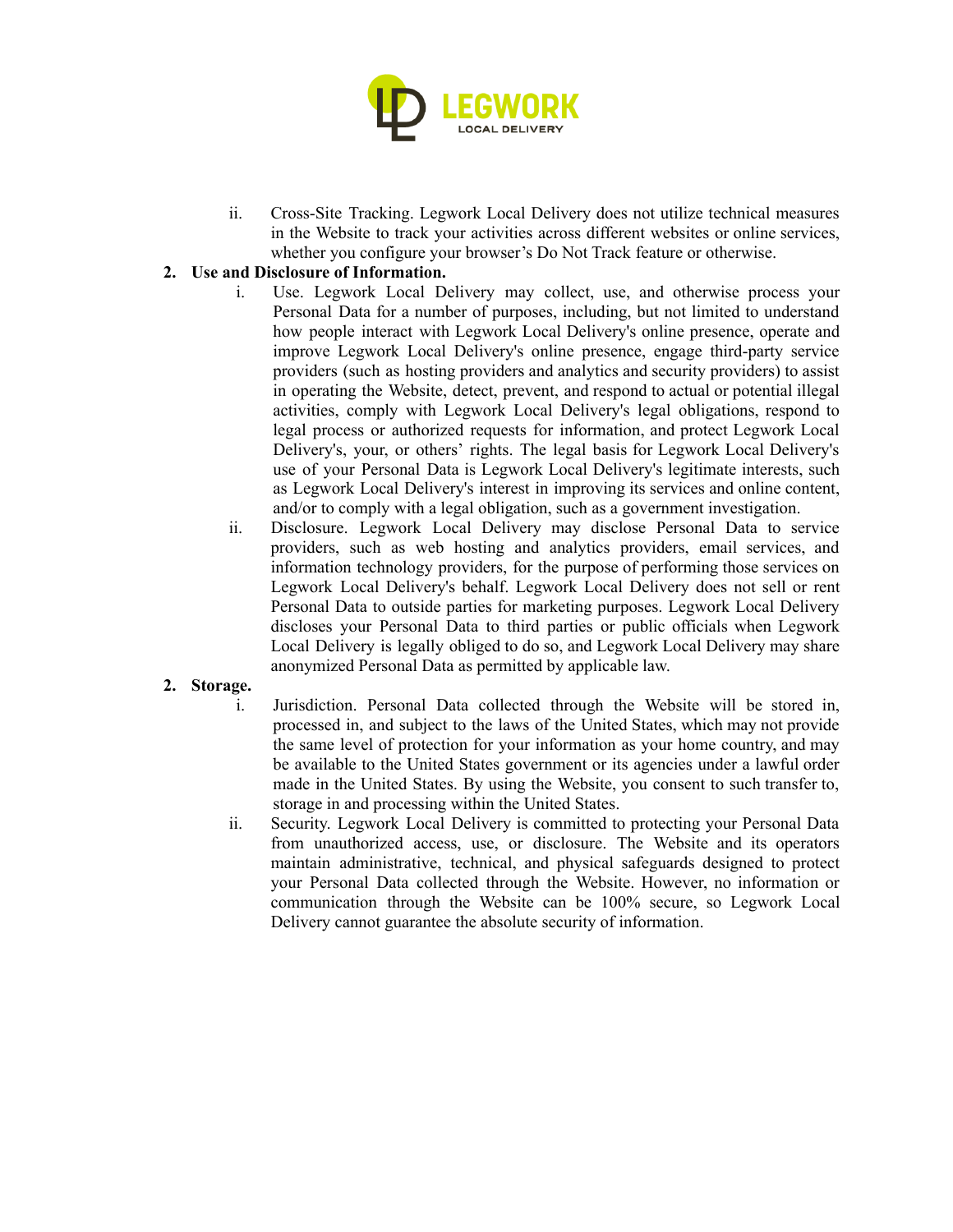

iii. Retention. Legwork Local Delivery will not retain Personal Data longer than is necessary to fulfill the purposes for which it was collected or as required by applicable laws or regulations.

# **2. Cookie Policy.**

- i. Cookies. Legwork Local Delivery uses Cookies to enhance your user experience, understand your usage of the Website, and to perform analytics. The provision of your data via Cookies is voluntary except for those Cookies that Legwork Local Delivery places on your device because it is necessary for the performance of the Website. For more information on Legwork Local Delivery's general data privacy practices, please see the other sections of this Policy.
- ii. Use. Cookies can contain your browser type, search preferences, data relating to which pages of the Website that you have visited, and the date and time of your use. Legwork Local Delivery uses Cookies to enable and support security features, prevent fraud, and protect your data from unauthorized access, and to analyze how you use the Website and to monitor site performance. These Cookies help us to identify and fix errors and monitor how you reached the Website.
- iii. [Third-Party Cookies. Legwork Local Delivery uses third-party Cookies from Google Analytics on the Website. Google Analytics tracks unique visitors to the Website, and provides analytics reports showing website usage and referral sources. It also helps determine whether visitors have arrived at the Website via Google marketing campaigns. See https://policies.google.com/privacy for details.]
- iv. Opting Out. You can control and/or delete cookies as you wish; for details, see [aboutcookies.org.](https://aboutcookies.org/) You can delete all cookies that are already on your computer and you can set most browsers to prevent them from being placed. If you do this, however, you may have to manually adjust some preferences every time you visit a site and some services and functionalities may not work as intended by Legwork Local Delivery.

### 2. **Your Rights.**

Depending on the circumstances (including where you reside and any other legal obligations Legwork Local Delivery may have), your rights regarding your Personal Data may include the following:

- i. The right to access your Personal Data, correct any inaccuracies, and request deletion of your Personal Data.
- ii. The right to object to or request restriction of the processing of your Personal Data.
- iii. The right to request transfer of your Personal Data to you or to another processor.
- iv. The right to withdraw any consent you have given to processing of your Personal Data.